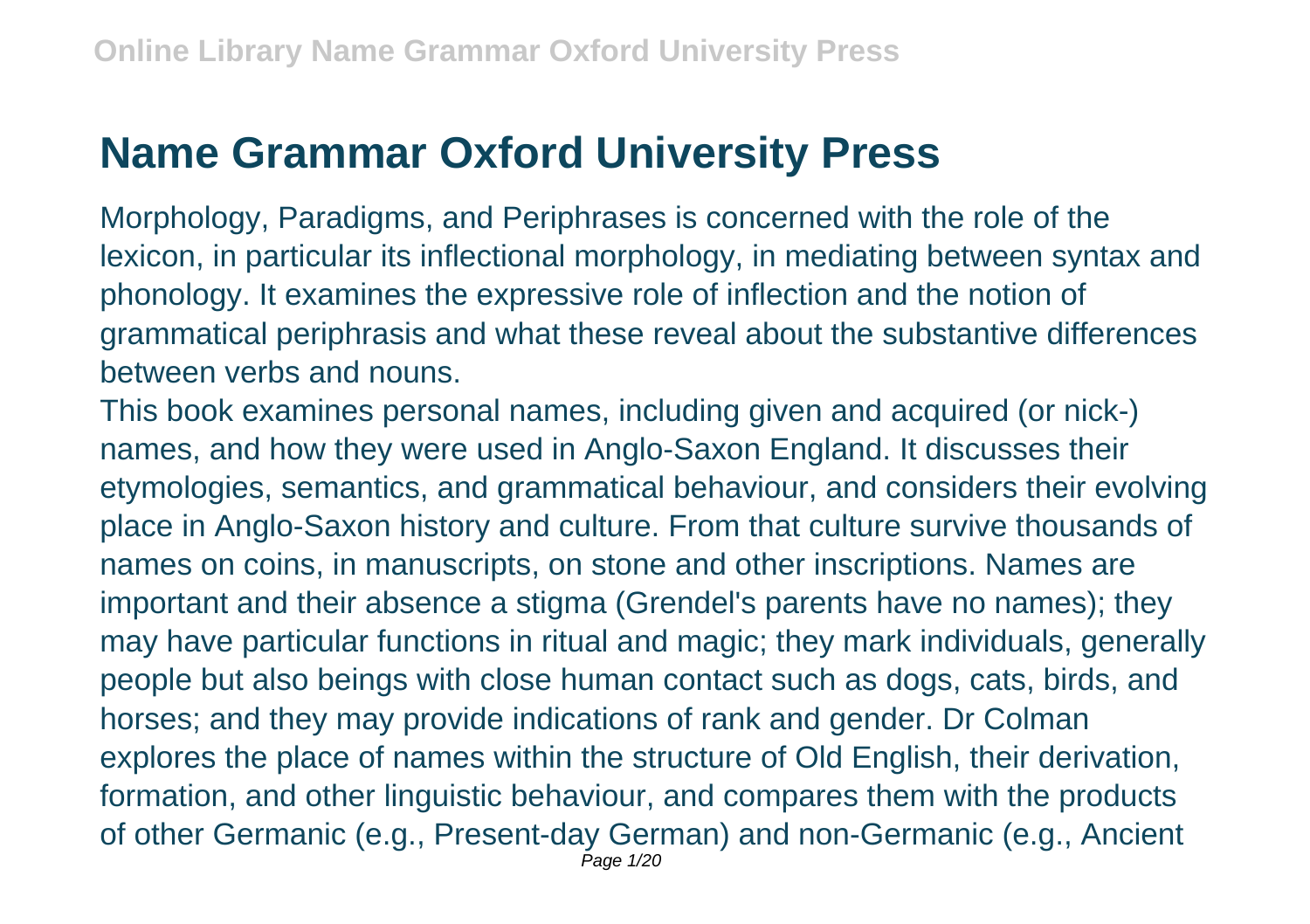and Present-day Greek) naming systems. Old English personal names typically followed the Germanic system of elements based on common words like leof (adjective 'beloved') and wulf (noun 'wolf'), which give Leofa and Wulf, and often combined as in Wulfraed, (ræd noun, 'advice, counsel') or as in Leofing (with the diminutive suffix -ing). The author looks at the combinatorial and sequencing possibilities of these elements in name formation, and assesses the extent to which, in origin, names may be selected to express qualities manifested by, or expected in, an individual. She examines their different modes of inflection and the variable behaviour of names classified as masculine or feminine. The results of her wide-ranging investigation are provocative and stimulating. This work has been selected by scholars as being culturally important, and is part of the knowledge base of civilization as we know it. This work was reproduced from the original artifact, and remains as true to the original work as possible. Therefore, you will see the original copyright references, library stamps (as most of these works have been housed in our most important libraries around the world), and other notations in the work. This work is in the public domain in the United States of America, and possibly other nations. Within the United States, you may freely copy and distribute this work, as no entity (individual or corporate) has a copyright on the body of the work. As a reproduction of a historical artifact, Page 2/20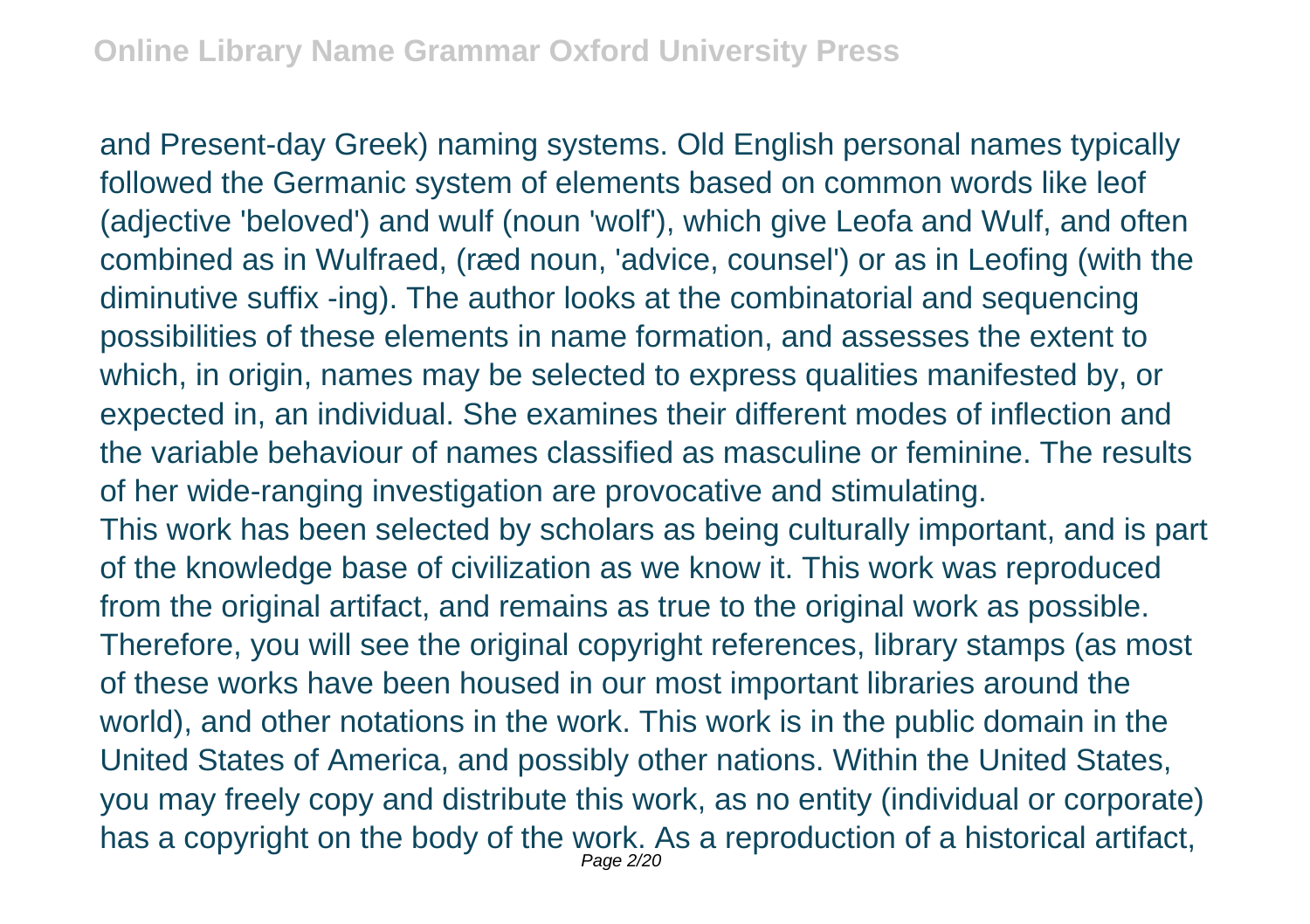this work may contain missing or blurred pages, poor pictures, errant marks, etc. Scholars believe, and we concur, that this work is important enough to be preserved, reproduced, and made generally available to the public. We appreciate your support of the preservation process, and thank you for being an important part of keeping this knowledge alive and relevant.

The Domain of Syntax explores the consequences for syntax of assuming that language is grounded in cognition and perception. He considers whether this permits a lexicalist approach to syntax that would allow it to dispense not only with structural mutations but with universal grammar itself.

Dolf Rami contributes to contemporary debates about the meaning and reference of proper names by providing an overview of the main challenges and developing a new contextualist account of names. Questions about the use and semantic features of proper names are at the centre of philosophy of language. How does a single proper name refer to the same thing in different contexts of use? What makes a thing a bearer of a proper name? What is their meaning? Guided by these questions, Rami discusses Saul Kripke's main contributions to the debate and introduces two new ways to capture the rigidity of names, proposing a pluralist version of the causal chain picture. Covering popular contextualist accounts of names, both indexical and variabilist, he presents a use-sensitive Page 3/20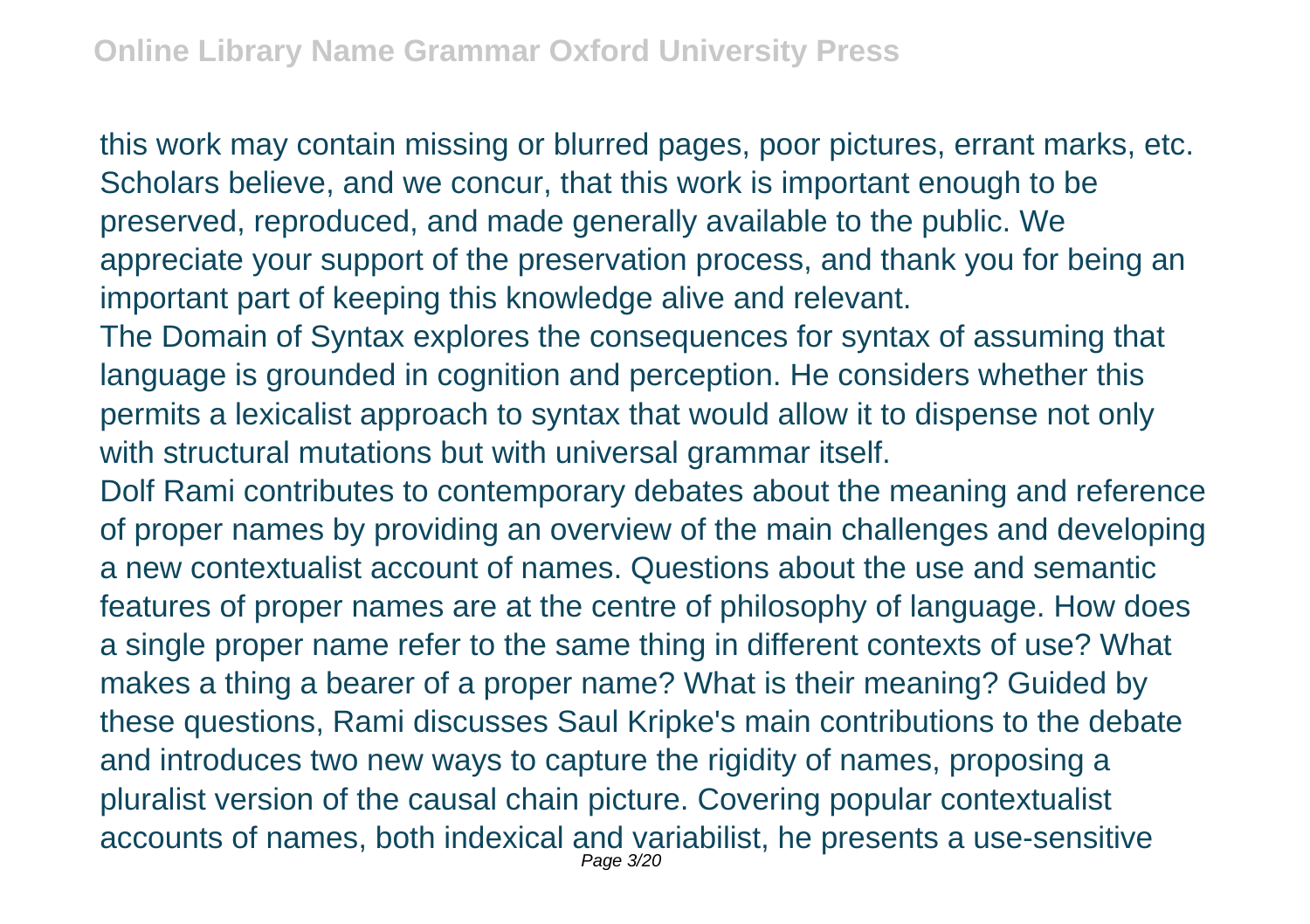alternative based on a semantic comparison between names, pronouns and demonstratives. Extending and applying his approach to a wide variety of uses, including names in fiction, this is a comprehensive explanation of why we should interpret proper names as use-sensitive expressions.

The present volume brings to North American Native Studies – with its rich tradition and accumulated expertise in the Central European region – the new complexities and challenges of contemporary Native reality. The umbrella theme 'Indigenous perspectives' brings together researchers from a great variety of disciplines, focusing on issues such as democracy and human rights, international law, multiculturalism, peace and security, economic and scientific development, sustainability, literature, and arts and culture, as well as religion. The thirty-five topical and thought-provoking articles written in English, French and Spanish offer a solid platform for further critical investigations and a useful tool for classroom discussions in a wide variety of academic fields. A Dictionary of Varieties of English presents a comprehensive listing of the distinctive dialects and forms of English spoken throughout the contemporary world. Provides an invaluable introduction and guide to current research trends in

the field Includes definitions both for the varieties of English and regions they feature, and for terms and concepts derived from a linguistic analysis of these Page 4/20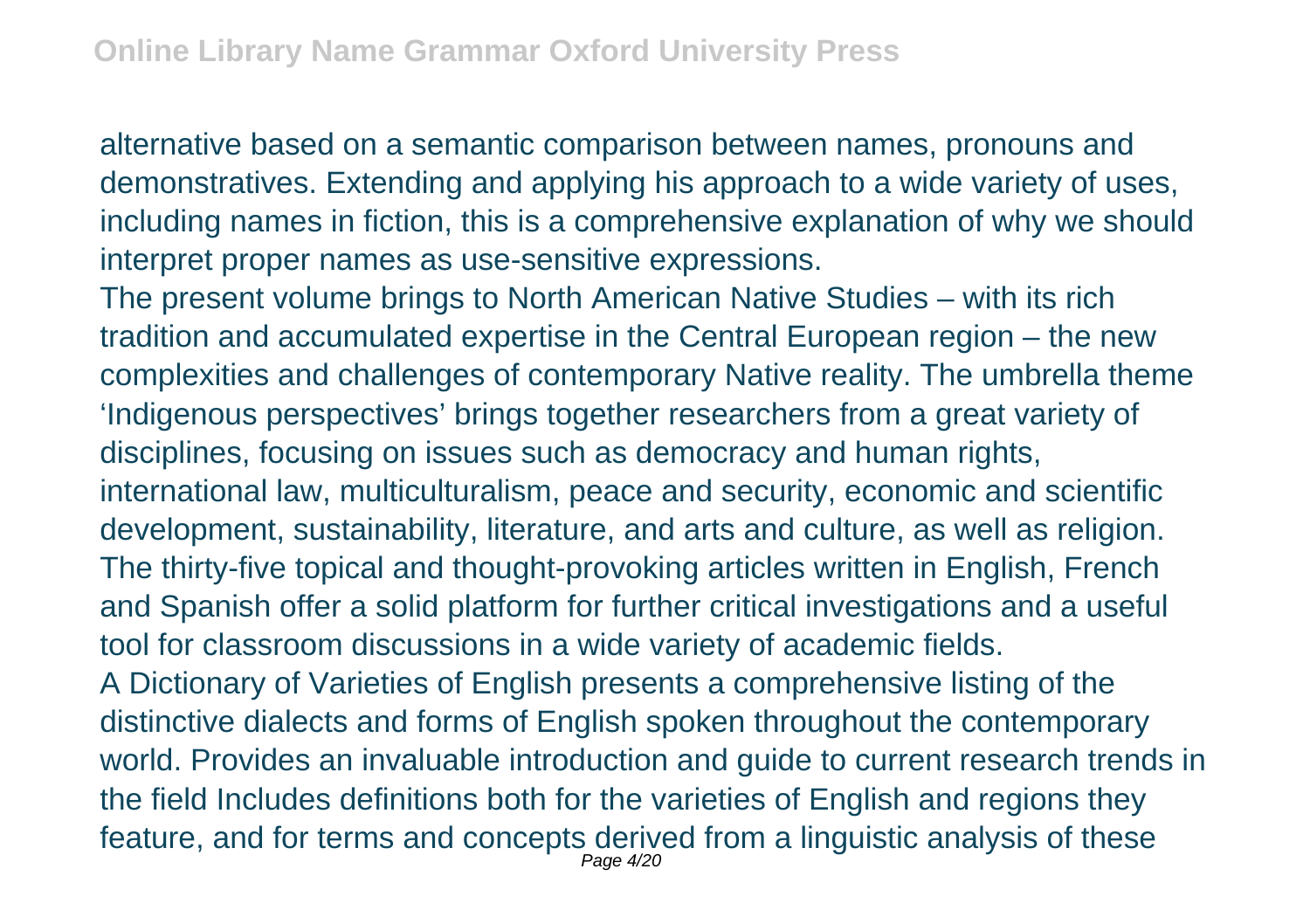varieties Explores important research issues including the transportation of dialects of English, the rise of 'New Englishes', sociolinguistic investigations of various English-speaking locales, and the study of language contact and change. Reflects our increased awareness of global forms of English, and the advances made in the study of varieties of the language in recent decades Creates an invaluable, informative resource for students and scholars alike, spanning the rich and diverse linguistic varieties of the most widely accepted language of international communication

Helps teachers of young learners introduce and practise grammar in a fun and motivating way. Steers a middle course between grammar-based and communicative approaches to teaching: meaning is the main focus of all language teaching and grammar is an intrinsic part of making meaning explicit This collection is in honour of E.G. Stanley. They apply Stanley's approach of 'wise scepticism' to provide new and exciting readings of difficult and rewarding fields, including Old English metre and verse and Beowulf.

This book investigates nominal determination in Old English and the emergence of the definite and the indefinite article. Analyzing Old English prose texts, it discusses the nature of linguistic categorization and argues that a usage-based, cognitive, constructionalist approach best explains when, how and why the article Page 5/20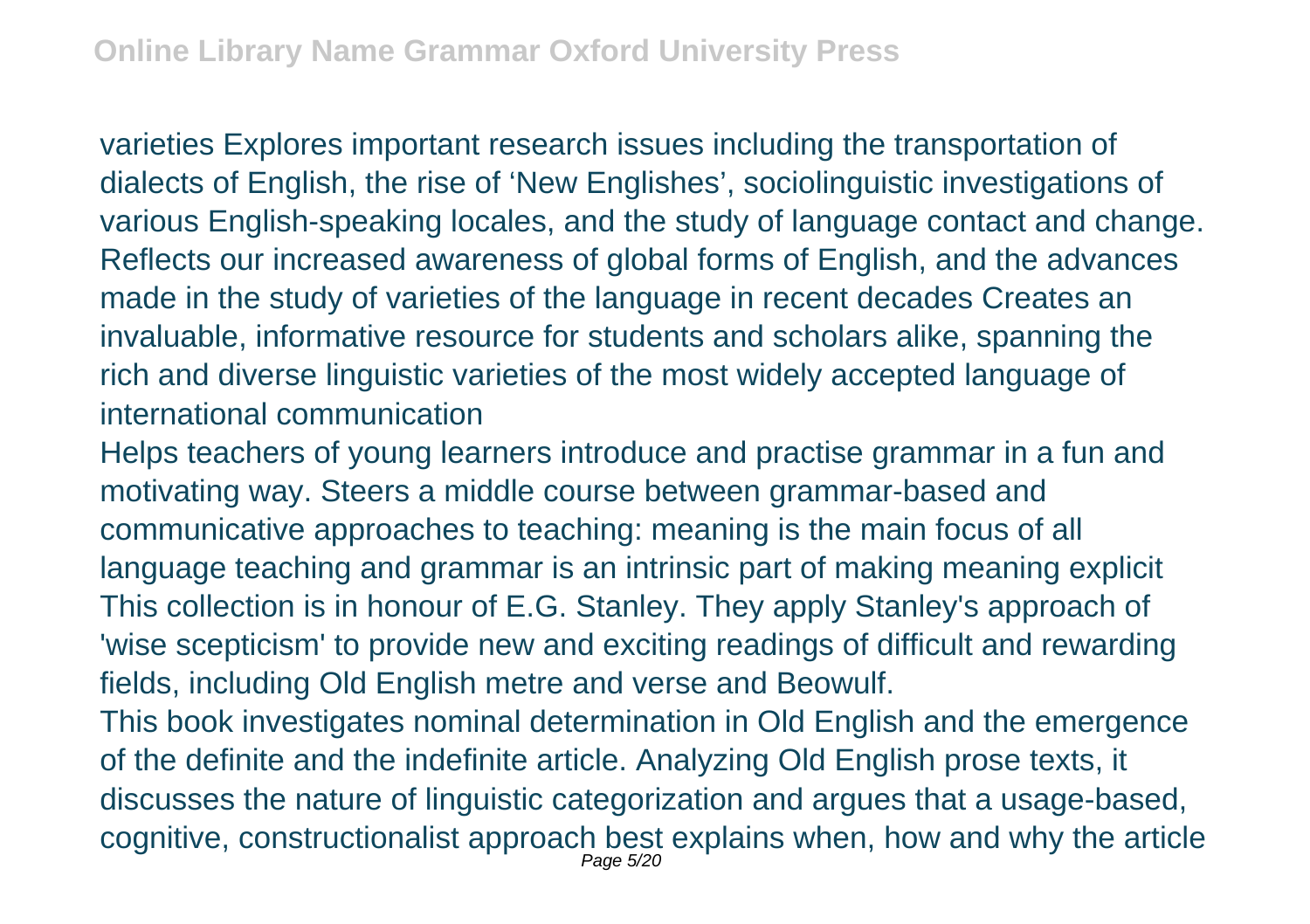category developed. It is shown that the development of the OE demonstrative 'se' (that) and the OE numeral 'an' (one) should not be told as a story of two individual, grammaticalizing morphemes, but must be reconceptualized in constructional terms. The emergence of the morphological category 'article' follows from constructional changes in the linguistic networks of OE speakers and especially from 'grammatical constructionalization' (i.e. the emergence of a new, schematic, mostly procedural form-meaning pairing which previously did not exist in the constructicon). Next to other functional-cognitive reasons, the book especially highlights analogy and frequency effects as driving forces of linguistic change.

Bringing together diachronic research from a variety of perspectives, notably typology, formal syntax and semantics, this volume focuses on the interplay of syntactic and semantic factors in language change - an issue so far largely neglected both in (mostly lexical) historical semantics as well as historical syntax, but recently brought into focus by grammaticalization theory as well as Minimalist diachronic syntax. The contributions draw on data from numerous Indo-European languages including Vedic Sanskrit, Middle Indic, Greek as well as English and German, and discuss a range of phenomena such as change in negation markers, indefinite articles, quantifiers, modal verbs, argument structure among Page 6/20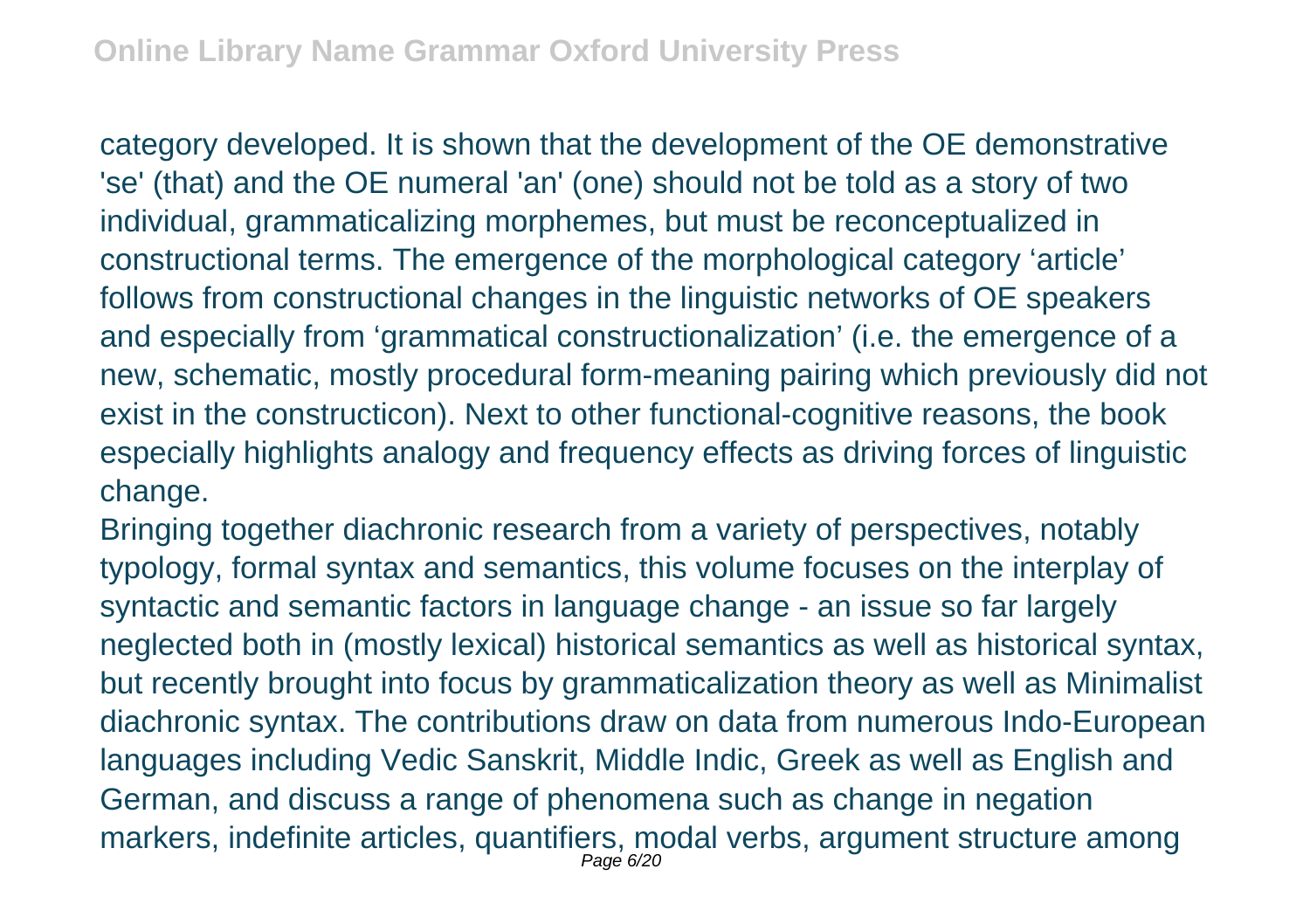others. The papers analyze diachronic evidence in the light of contemporary syntactic and semantic theory, addressing the crucial question of how syntactic and semantic change are linked, and whether both are governed by similar constraints, principles and systematic mechanisms. The volume will appeal to scholars in historical linguistics and formal theories of syntax and semantics. Including examples of real usage, this handy volume provides clear information about grammar and punctuation that we need on a day-to-day basis in over 300 entries.Revised and updated, The Oxford A-Z of Grammar and Punctuation offers accessible and coherent explanations across a broad range of topics, and is the first port of call for any reader seeking clear, authoritative help with grammar and punctuation. Both easy to use andcomprehensive, it is an essential tool for writing at home, in the office, at school, and at college. This volume brings together eleven studies on the history of language and writing in the North Sea area, with focus on contacts and interchanges through time. Its range spans from the investigation of pre-Germanic place-names to present-day Shetland; the materials studied include glosses, legal and trade documents as well as place names and modern dialects. The volume is unique in its combination of linguistics and place-name studies with literacy studies, which allows for a very dynamic picture of the history of language contact and texts in Page 7/20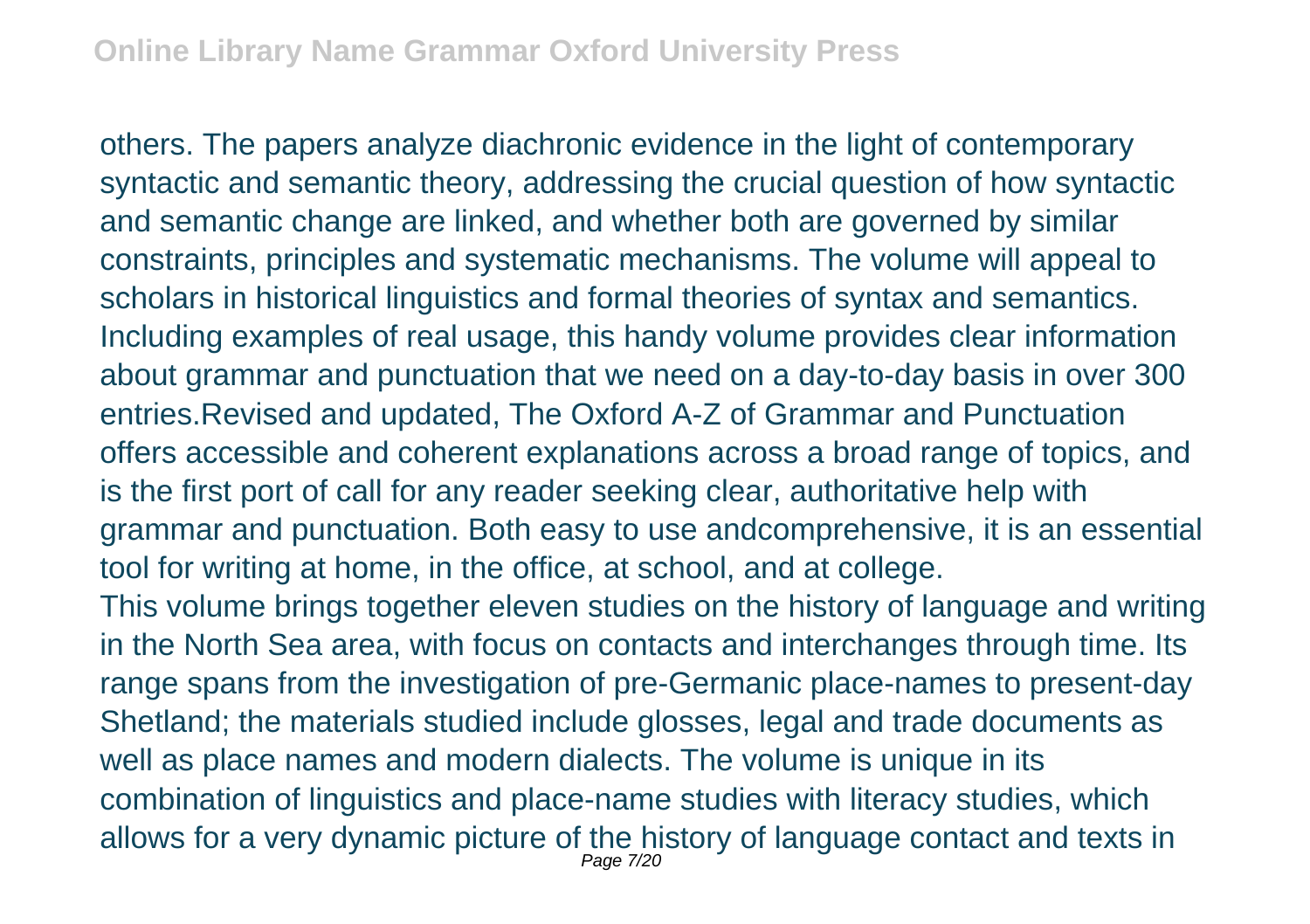the North Sea area. Different approaches come together to illuminate a major insight: the omnipresence of multilingualism as a context for language development and a formative characteristic of literacy. Among the contributors are experts on English, Nordic and German language history. The book will be of interest to a wide range of scholars and students working on the history of Northern European languages, literacy studies and language contact This handbook provides a critical guide to the most central proposition in modern linguistics: the notion, generally known as Universal Grammar, that a universal set of structural principles underlies the grammatical diversity of the world's languages. Part I considers the implications of Universal Grammar for philosophy of mind and philosophy of language, and examines the history of the theory. Part II focuses on linguistic theory, looking at topics such as explanatory adequacy and how phonology and semantics fit into Universal Grammar. Parts III and IV look respectively at the insights derived from UG-inspired research on language acquisition, and at comparative syntax and language typology, while part V considers the evidence for Universal Grammar in phenomena such as creoles, language pathology, and sign language. The book will be a vital reference for linguists, philosophers, and cognitive scientists.

This monograph provides an in-depth study into the issue of vernacular names in Old Page 8/20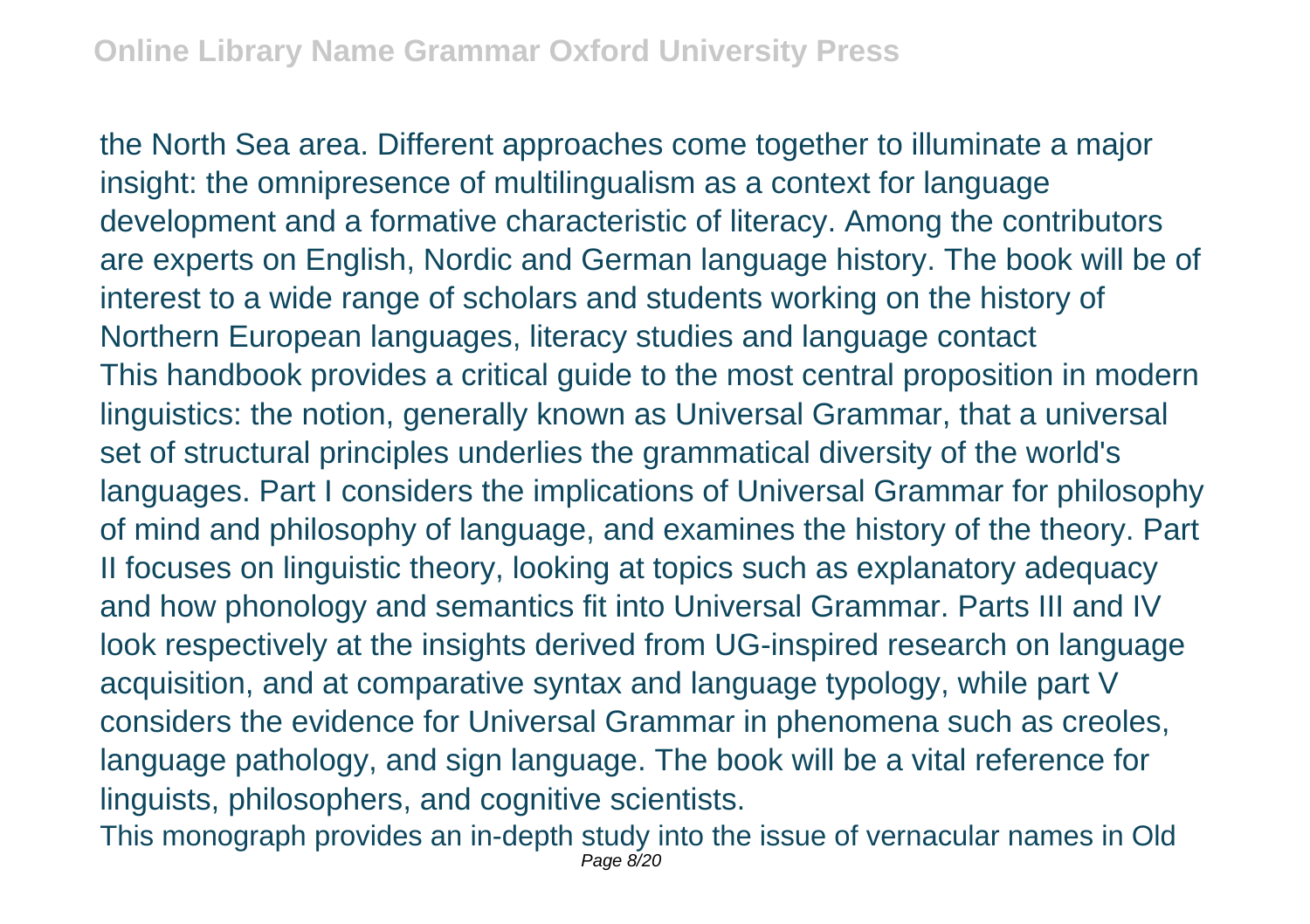English documents. Specifically, it challenges the generally accepted notion that the sex of an individual is definitively indicated by the grammatical gender of their name. In the case of di-thematic names, the grammatical gender in question is that of the second element of the name. Thus di-thematic names have been taken as belonging to women if their second element is grammatically feminine. However, as there are no surviving Anglo-Saxon texts which explain the principles of vernacular nomenclature, or any contemporary list of Old English personal names, it is by no means sure that this assumption is correct. While modern scholars have generally felt no difficulty in distinguishing male from female names, this book asks how far the Anglo-Saxons themselves recognised this distinction, and in so doing critically examines and tests the general principle that grammatical gender is a certain indicator of biological sex. Anyone with an interest in Old English manuscripts or early medieval history will find this book both thought provoking and a useful reference tool for better understanding the Anglo-Saxon world.

This book lays new foundations for the study of reference and truth. It explores truth in the light of Noam Chomsky's Minimalist Program and argues that truth is a function of the human mind. It sets out an internalist reconstruction of meaning and explores its outcomes in language and thought.

This book draws on the case of the Shona and other Bantu people of Africa to argue that names are not mere identity tags. Names are an important cultural symbol of the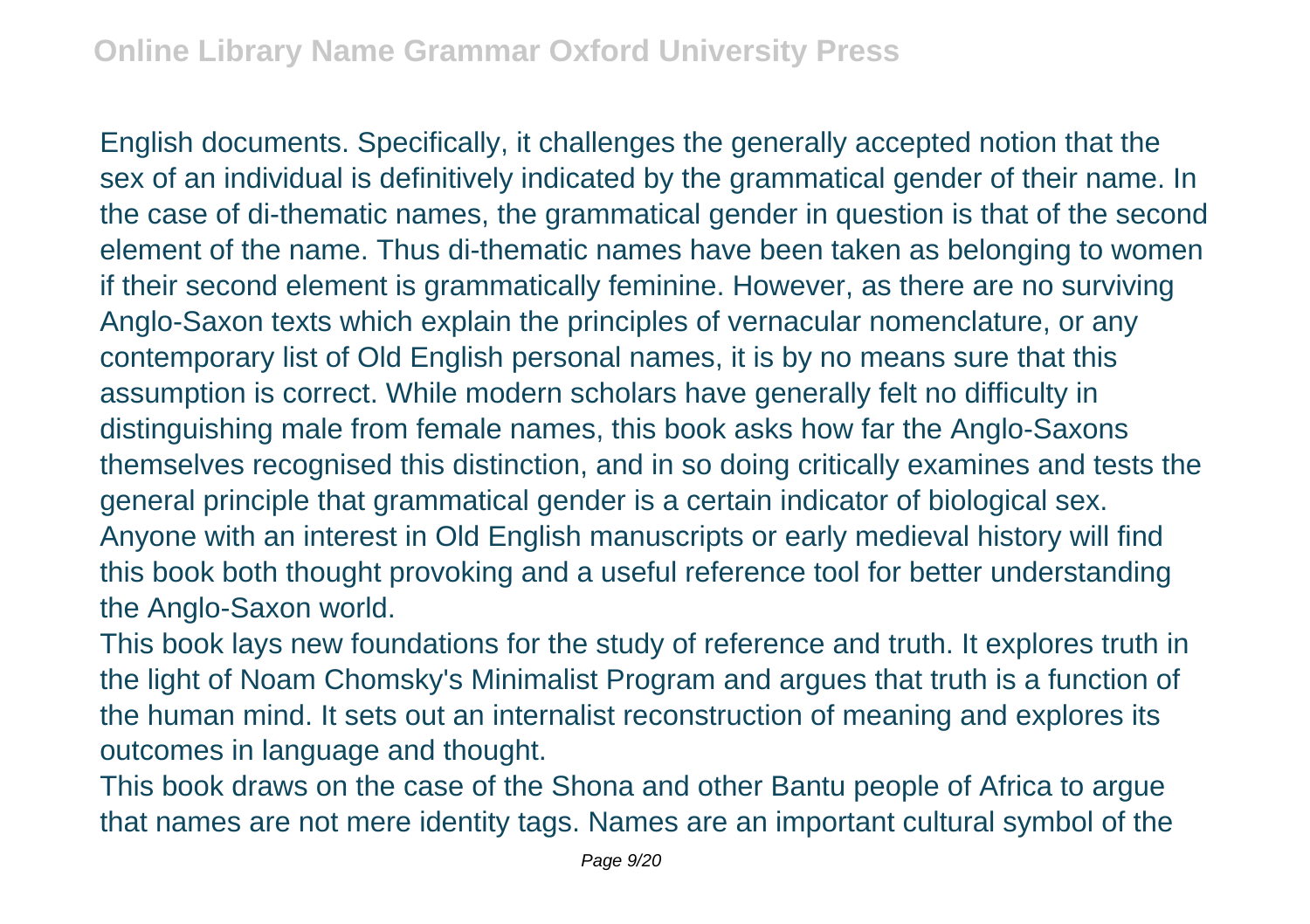people who give and bear them. The book challenges linguists and other social scientists to pay particular attention to the significance of names in the study of language use in society. Equally, it demonstrates the importance of names as part of the distinctive repertoire of Shona cultural heritage. Each Shona sentential name is a statement about that reality of being Shona. Carried in each name are sentiments that reflect on prevalent social, economic and political relations. The book focuses in particular on social names, religious names and war names inspired by such events as Zimbabwe's war of liberation.

Andrew Carnie's bestselling textbook on syntax has guided thousands of students through the discipline of theoretical syntax; retaining its popularity due to its combination of straightforward language, comprehensive coverage, and numerous exercises. In this third edition, topics have been updated, new exercises added, and the online resources have been expanded. Supported by expanded online student and instructor resources, including extra chapters on HPSG, LFG and time-saving materials for lecturers, including problem sets, PowerPoint slides, and an instructors' manual Features new chapters on ellipsis, auxiliaries, and non-configurational languages Covers topics including phrase structure, the lexicon, Case theory, movement, covert movement, locality conditions, VP shells, and control Accompanied by a new optional workbook, available separately, of sample problem sets which are designed to give students greater experience of analyzing syntactic structure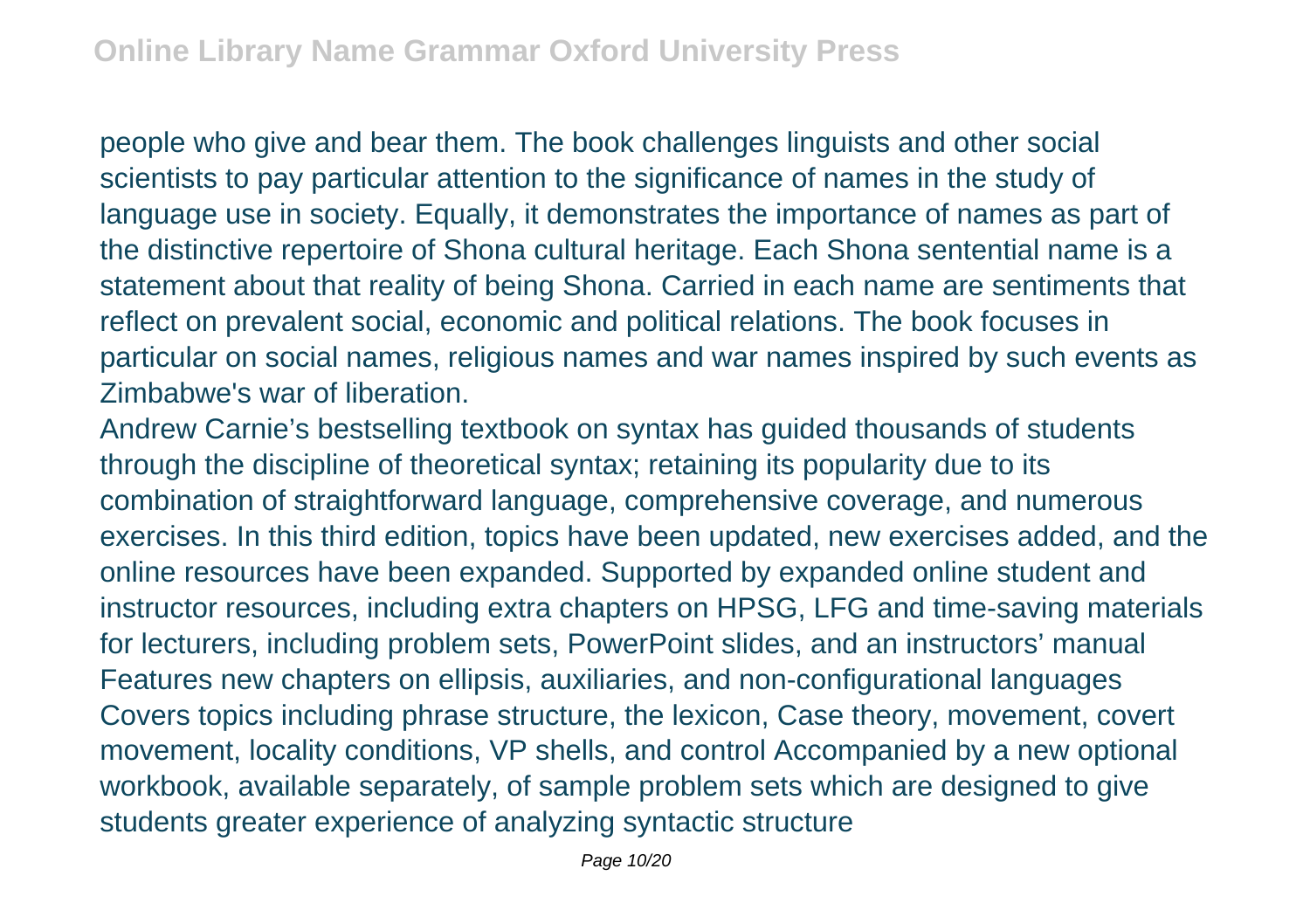This book examines personal names, including given and acquired (or nick-) names, and how they were used in Anglo-Saxon England. It discusses their etymologies, semantics, and grammatical behaviour, and considers their evolving place in Anglo-Saxon history and culture. From that culture survive thousands of names on coins, in manuscripts, on stone and other inscriptions. Names are important and their absence a stigma (Grendel's parents have no names); they may have particular functions in ritual and magic; they mark individuals, generally people but also beings with close human contact such as dogs, cats, birds, and horses; and they may provide indications of rank and gender. Dr Colman explores the place of names within the structure of Old English, their derivation, formation, and other linguistic behaviour, and compares them with the products of other Germanic (e.g., Present-day German) and non-Germanic (e.g., Ancient and Present-day Greek) naming systems. Old English personal names typically followed the Germanic system of elements based on common words like leof (adjective 'beloved') and wulf (noun 'wolf'), which give Leofa and Wulf, and often combined as in Wulfraed, (raed noun, 'advice, counsel') or as in Leofing (with the diminutive suffix -ing). The author looks at the combinatorial and sequencing possibilities of these elements in name formation, and assesses the extent to which, in origin, names may be selected to express qualities manifested by, or expected in, an individual. She examines their different modes of inflection and the variable behaviour of names classified as masculine or feminine. The results of her wide-ranging investigation are provocative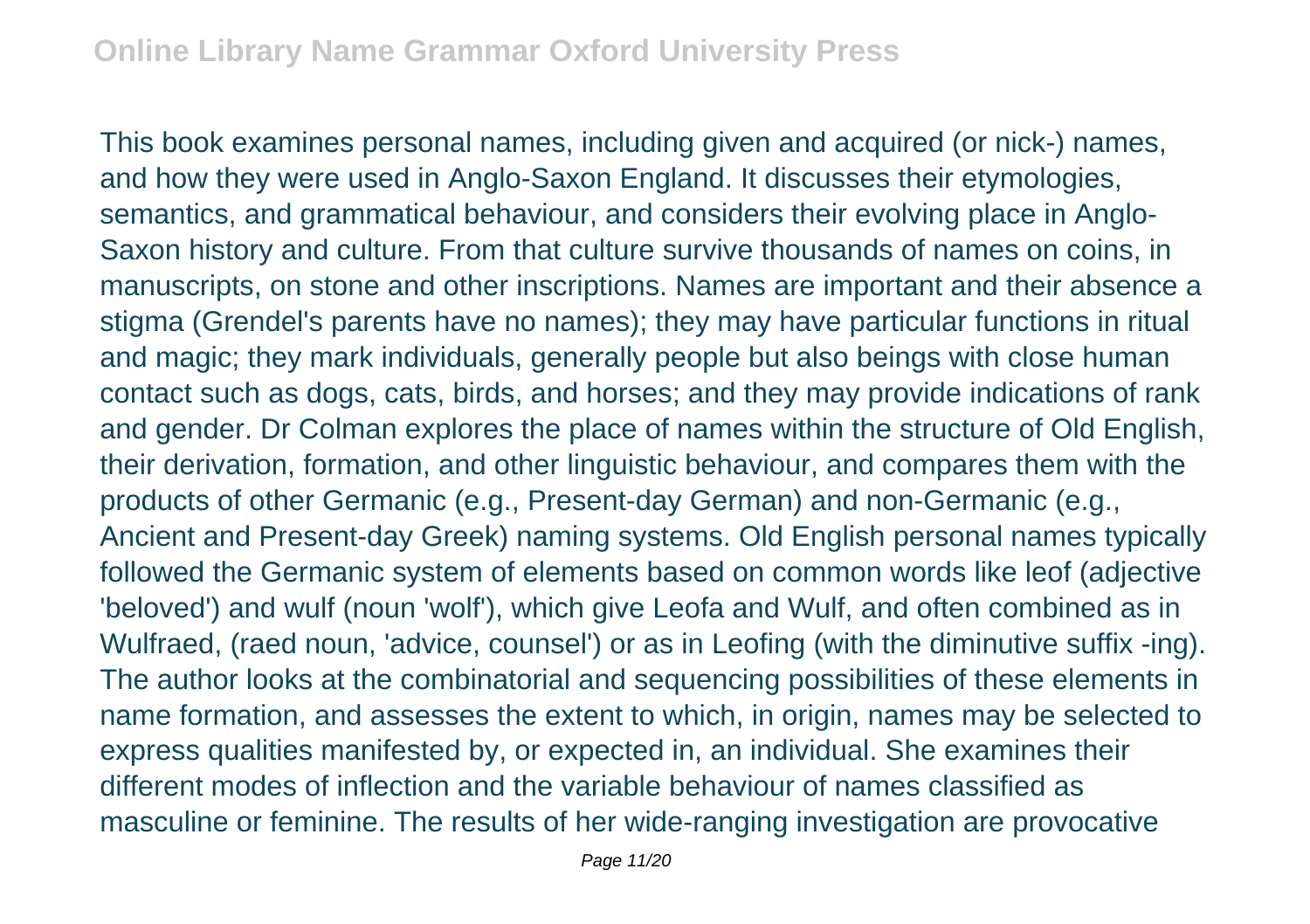## and stimulating.

Cats with no tails, the one thousand year old Tynwald assembly, offshore finance institutions, and motorcycle road racing are all ingredients that help to define a Manx national identity. Modern, high-powered motorcycles being pushed to their limits on a course that has remained largely unchanged since 1911 is perhaps the most literal demonstration of the new meeting the old, on an island where the traditional and the modern exist peacefully and do not clash. The Isle of Man TT Races provides an excellent starting-point from which to examine the twists and turns of the island's twentieth century history and, most importantly, the deep links between sport and society. This book examines the origins and expansion of the Isle of Man TT from the first motorcar races in 1904 up to the present day, charting the event's acceleration from a small, domestic competition to a large-scale international event which has helped fuel the island's reputation as the home of motorcycle road racing. In examining the links between sport and society, this book uses the TT races to look at changes in the mechanics of Manx politics, the streamlining of the Manx economy and construction of Manx national identity; it is not a history of winners and losers at the TT. It is because the TT has deep roots in the history of the island and because it has come to form a significant part of the island's identity, that this motorcycle race continues to thrive in the present day. The TT makes the Isle of Man distinctive; others have tried and failed to replicate this event. Where else in the world can the modern motorcycle racer take in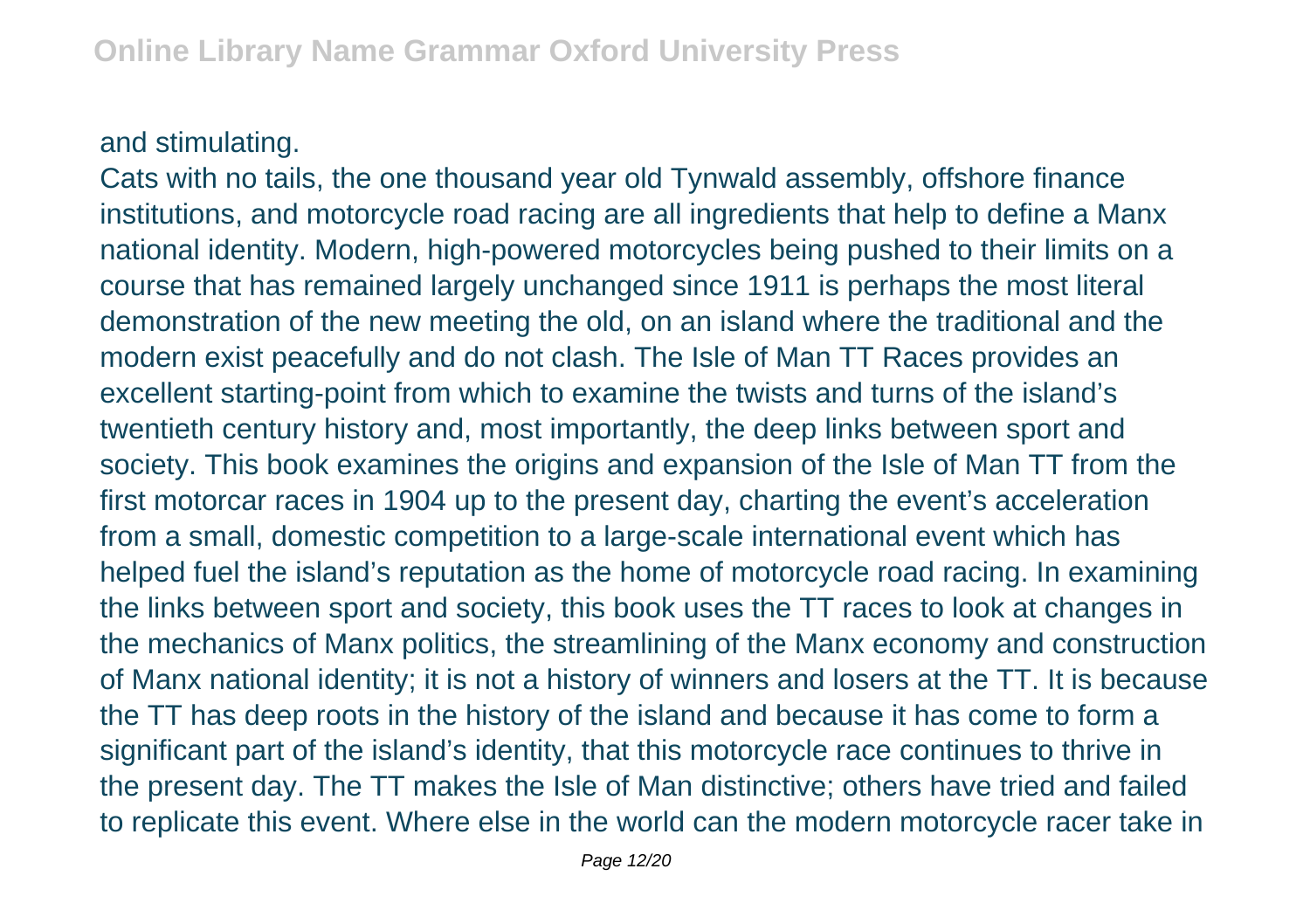## so much history and heritage at close to 200 mph?

This book is the first systematic account of the syntax and semantics of names. Drawing on work in onomastics, philosophy, and linguistics John Anderson examines the distribution and subcategorization of names within a framework of syntactic categories, and considers how the morphosyntactic behaviour of names connects to their semantic roles. He argues that names occur in two basic circumstances: one involving vocatives and their use in naming predications, where they are notdefinite; the other their use as arguments of predicators, where they are definite. This division is discussed in relation to English, French, Greek, and Seri, and a range of other languages. Professor Anderson reveals that the semantic status of names, including prototypicality, is crucial tounderstanding their morphosyntax and role in derivational relationships. He shows that semantically coherent subsets of names, such as those referring to people and places, are characterized by morphosyntactic properties which may vary from language to language. His original and important investigation will appeal to scholars and advanced students of linguistics and philosophy. When you read Shakespeare or watch a performance of one of his plays, do you find yourself wondering what it was he actually meant? Do you consult modern editions of Shakespeare's plays only to find that your questions still remain unanswered? A Grammar of Shakespeare's Language, the first comprehensive grammar of Shakespeare's language for over one hundred years, will help you Page 13/20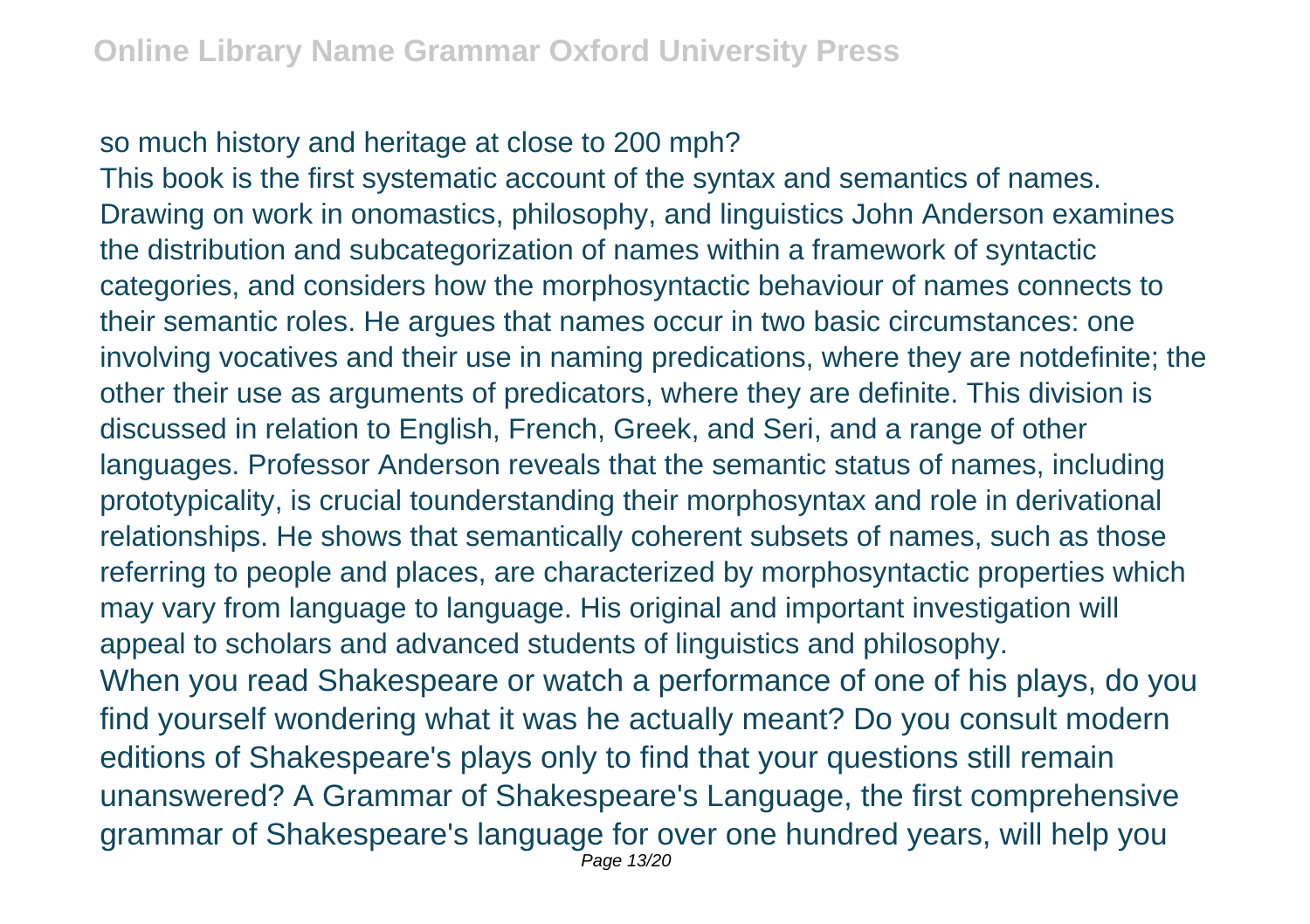find out exactly what Shakespeare meant. Steering clear of linguistic jargon, Professor Blake provides a detailed analysis of Shakespeare's language. He includes accounts of the morphology and syntax of different parts of speech, as well as highlighting features such as concord, negation, repetition and ellipsis. He treats not only traditional features such as the make-up of clauses, but also how language is used in various forms of conversational exchange, such as forms of address, discourse markers, greetings and farewells. This book will help you to understand much that may have previously seemed difficult or incomprehensible, thus enhancing your enjoyment of his plays.

In this volume of 29 papers, readers interested in language variation and historical linguistics will find interesting theoretical proposals as well as suggestions concerning ways of approaching previously unsolved empirical problems in the field. The papers deal with various aspects of historical regional dialectology, and some border on the issue of dialectology and linguistic change. Although many deal with English, a number discuss Romance languages in general as well as Norwegian, German, relic languages of the eastern Alpine region, Coptic, and Fox. Some are devoted to more general issues. The language specific contributions also often cover areas of a more general nature. The results indicate new vistas for further productive research in the area of Page 14/20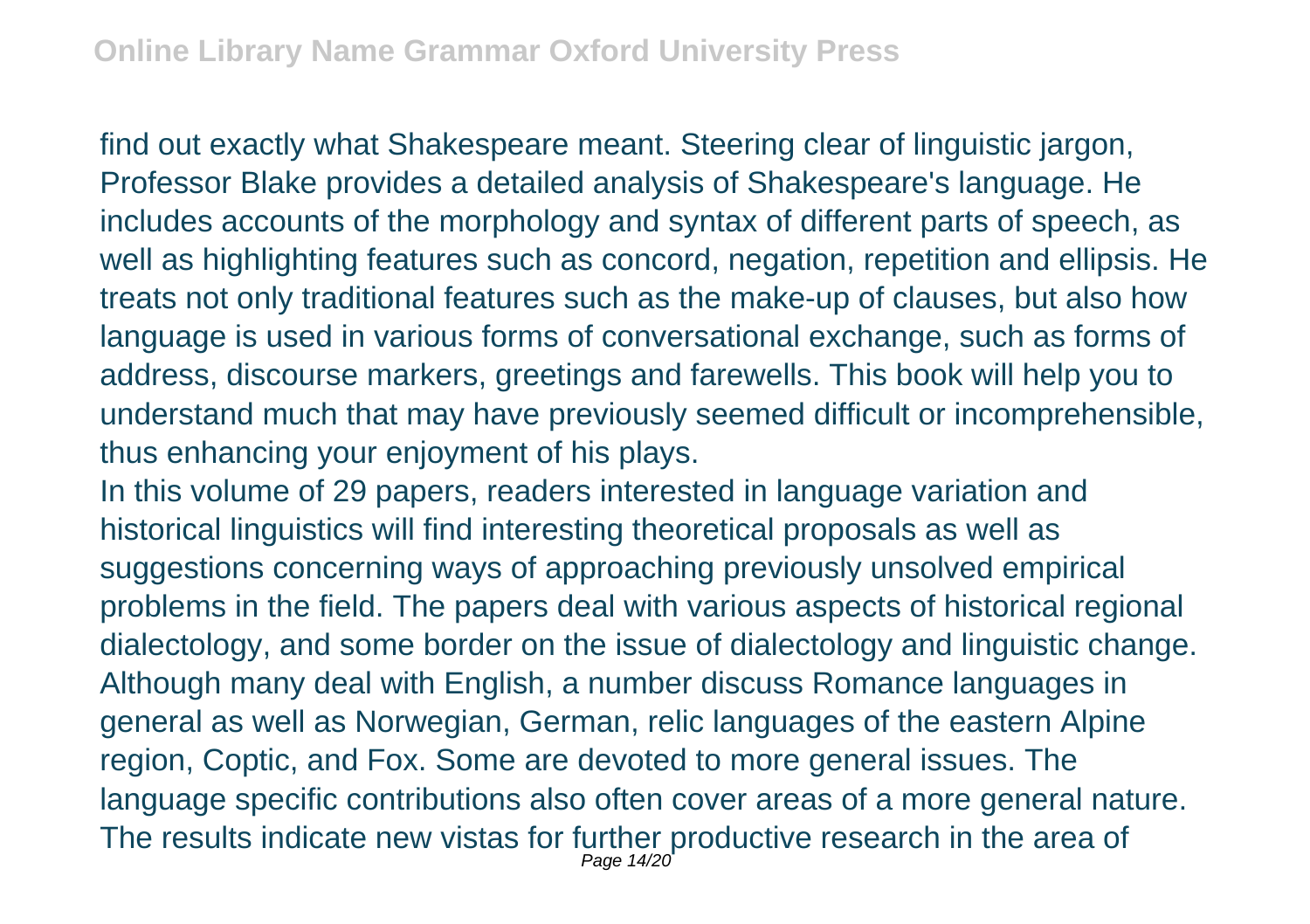## historical dialectology.

The Oxford Dictionary of English Grammar is a straightforward and accessible A-Z guide to the diverse and often complex terminology of English grammar. It contains over 1,600 entries with clear and concise definitions, enhanced by numerous example sentences, as well as relevant quotations from the scholarly literature of the field. This second edition is written and edited by Professor Bas Aarts of University College London, writer of the acclaimed Oxford Modern English Grammar. It has been fully revised and updated, with particular attention paid to refreshing the example sentences included within the text. There are over 150 new entries that cover current terminology which has arisen since the publication of the first edition, and there are also new entries on the most important English grammars published since the start of the 20th century. Hundreds of new cross-references enhance the user-friendly nature of the text, and the list of works cited has been thoroughly updated to reflect the current state of the field. A short appendix of web links has been added. All in all, this Dictionary is an invaluable guide to English grammar for all students and teachers of the subject, as well as all those with an informed interest in the English language.

A study of the different roles which nouns play in the event or state expressed by Page 15/20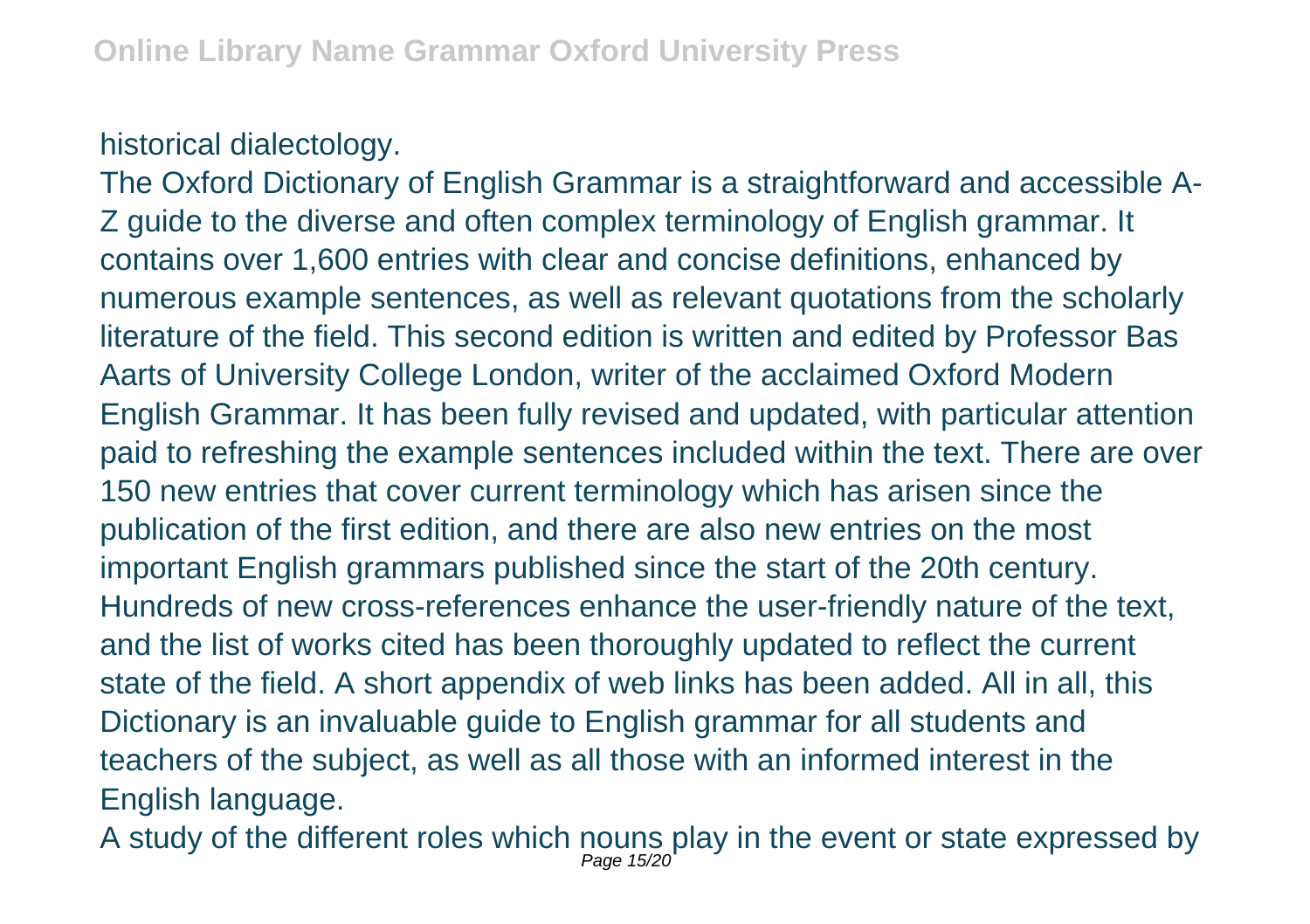the verb or adjective with which they are associated. The book explores within the framework of transformational-generative grammar the 'localist hypothesis', which asserts that all the roles for nouns involve basically the notions of location and direction.

This volume offers in-depth introductions into major aspects of the Foundations of Arabic Linguistics, early Syriac and medieval Hebrew linguistic traditions. It presents S?bawayhi in the context of his grammatical legacy and reviews his work in the light of modern theories.

This comprehensive collection of chapters is written by leading researchers in psycholinguistics from a wide array of subfields.

TRENDS IN LINGUISTICS is a series of books that open new perspectives in our understanding of language. The series publishes state-of-the-art work on core areas of linguistics across theoretical frameworks as well as studies that provide new insights by building bridges to neighbouring fields such as neuroscience and cognitive science. TRENDS IN LINGUISTICS considers itself a forum for cuttingedge research based on solid empirical data on language in its various manifestations, including sign languages. It regards linguistic variation in its synchronic and diachronic dimensions as well as in its social contexts as important sources of insight for a better understanding of the design of linguistic Page 16/20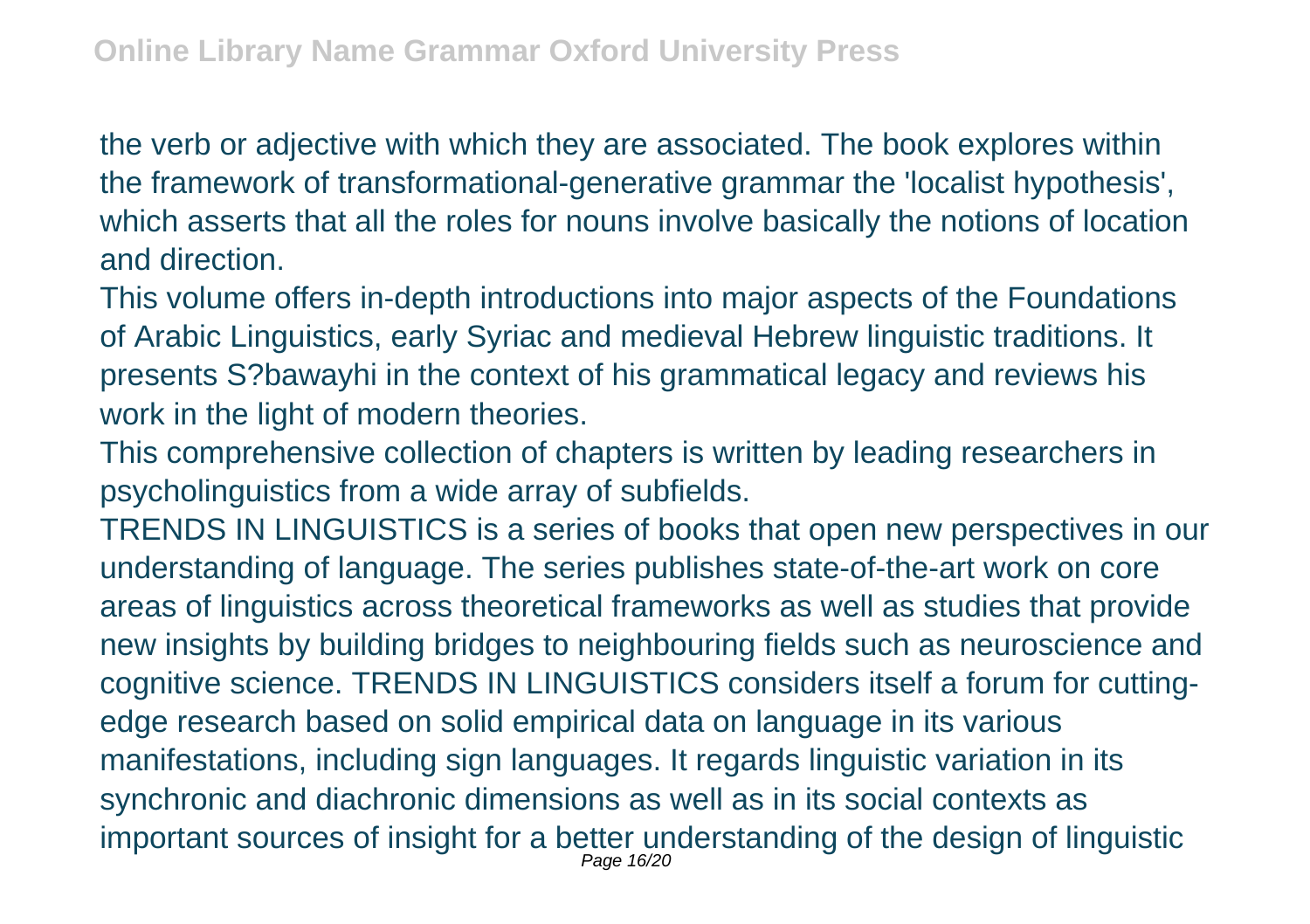systems and the ecology and evolution of language. TRENDS IN LINGUISTICS publishes monographs and outstanding dissertations as well as edited volumes, which provide the opportunity to address controversial topics from different empirical and theoretical viewpoints. High quality standards are ensured through anonymous reviewing.

An A-Z of 1,000 English grammatical terms, including current mainstream terminology, older, traditional and many new, controversial terms plus coverage of wider linguistics items. Concise definitions are accompanied by more detailed explanations with examples of usage and many quotations from grammar books. Now available in paperback this book should be found on the shelves of all those with an interest in the English language

This book offers a systematic account of syntactic categories - the building blocks of sentences and the units of grammatical analysis - and explains their place in different theories of language. It sets out and clarifies the conflicting definitions of competing frameworks which frequently make it hard or impossible to compare grammars. Gisa Rauh describes the history and nature of traditional and contemporary accounts and definitions of grammatical categories. She explains their properties and use in generative, cognitive, and functional theories, and considers their function in language typology. She distinguishes between the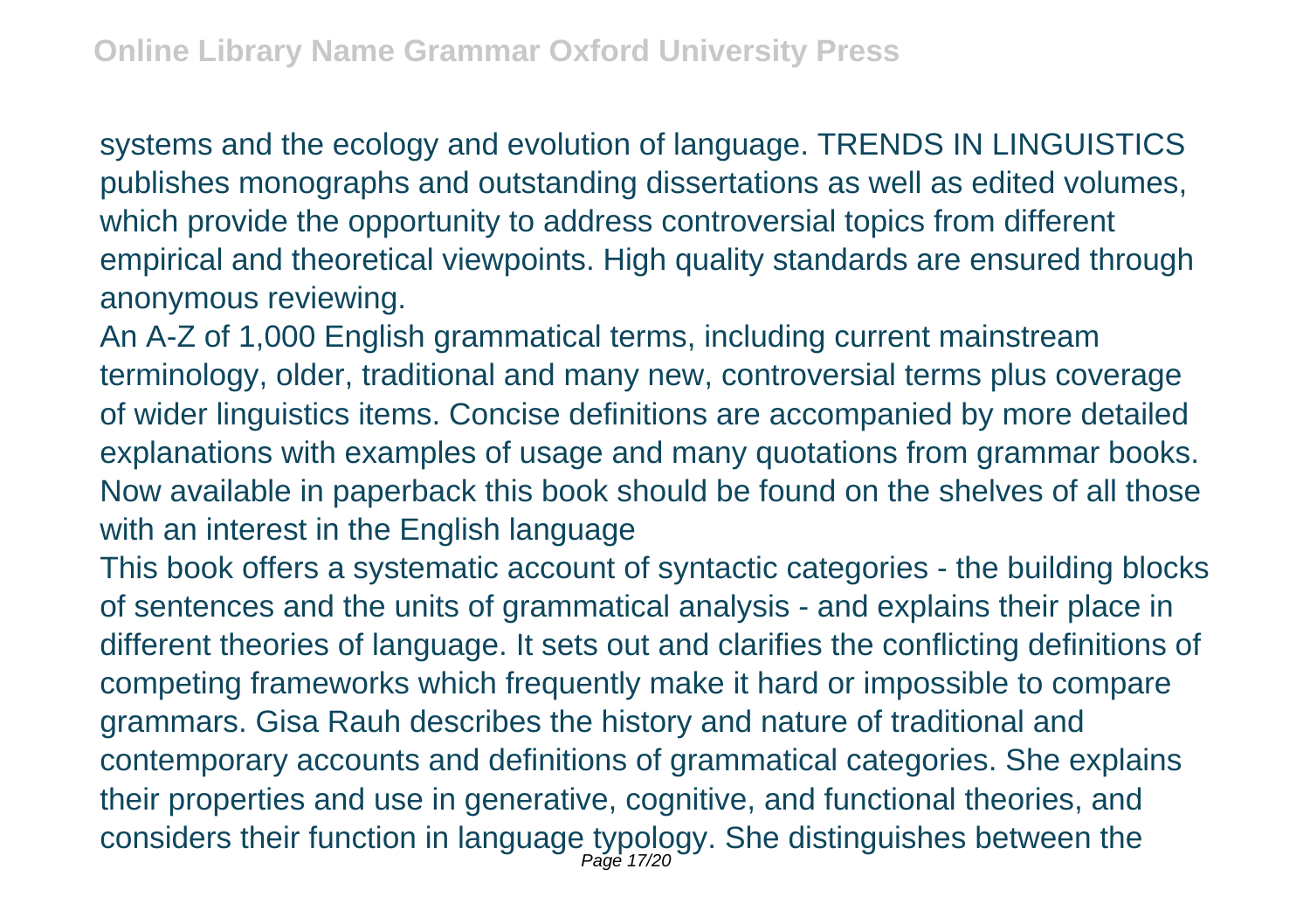cognitive functions of categories that relate to traditional parts of speech and serve to structure a language's lexicon; and those which determine the syntactic behaviour of the linguistic items they specify. Professor Rauh illustrates her account with a wide range of examples. Her clear and balanced exposition will be welcomed by students and scholars in all branches of linguistics as well as by those in related subjects such as computational science and the philosophy of language.

Within Construction Grammar, this volume moves away from a compartmentalized view of constructions with the aim of providing a more holistic description of grammar. Thus, the book brings together analyses that look at constructional families within the "constructicon" of such languages as English, Spanish, German, Polish, Croatian, and Hungarian. Part 1 focuses on how different analytical perspectives may be applied to comparable and/or connected constructions with a view to enhancing our understanding of their similarities, differences, and relations. Part 2 contributes to the state of the art in Construction Grammar in three ways: (i) by reconciling aspects of various constructionist analyses; (ii) by determining to what extent competing constructionist perspectives can offer more adequate approaches to specific analytical needs; and (iii) by challenging central assumptions within Construction Grammar. This Page 18/20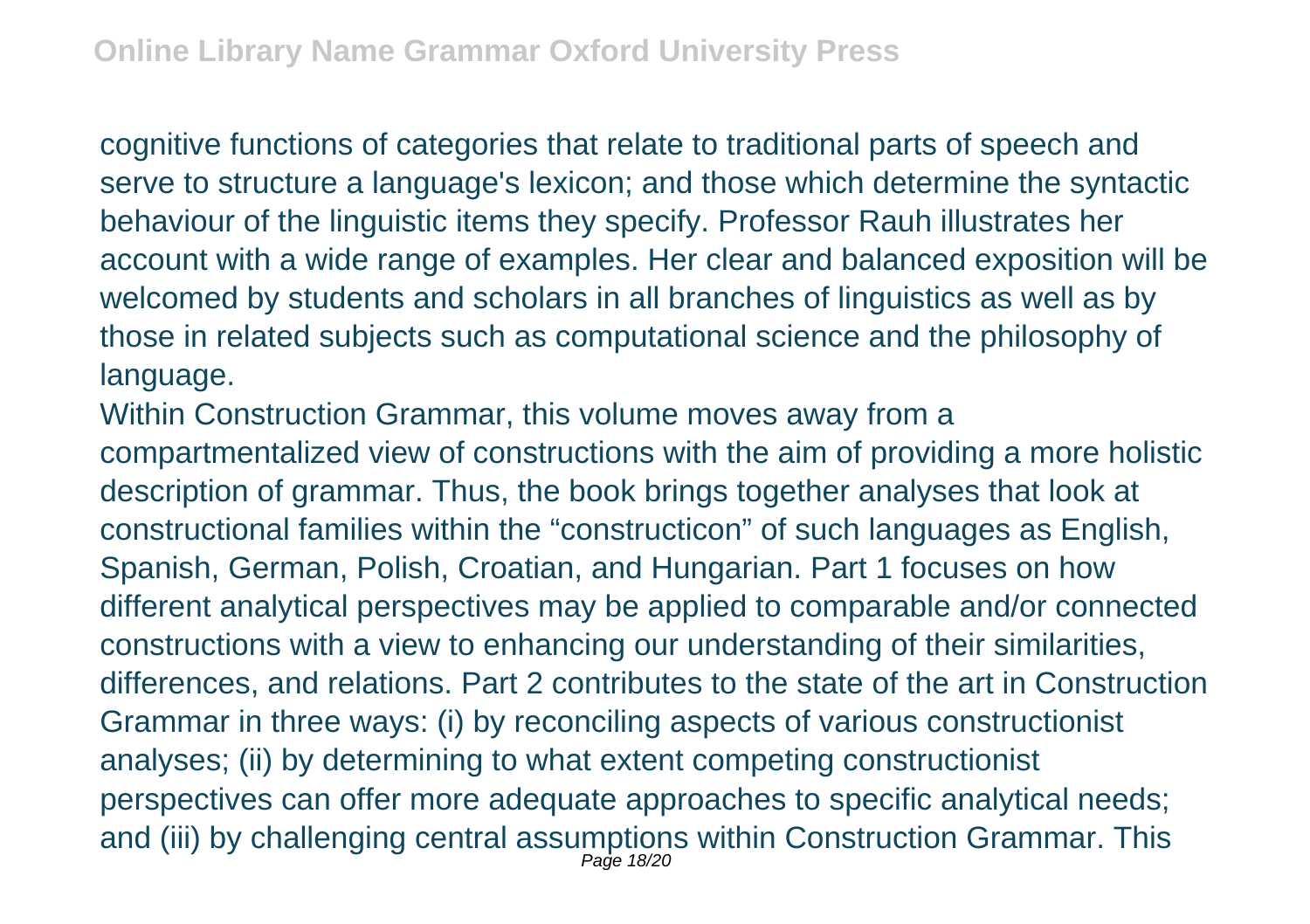book is expected to encourage further research into the anatomy of constructional families and their interrelations in all domains of constructional organization.

The Grammar of CaseTowards a Localistic TheoryCUP Archive This book provides an accessible, comprehensive and critical overview of theories of linguistic reference and meaning in the 20th century. In this handbook, scholars from around the world offer an up-to-date account of the state of the art in different areas of onomastics, in a format that is both useful to specialists in related fields and accessible to the general reader. All known languages make use of names, most commonly to identify individual people and places. Since Ancient Greece, names have been regarded as central to the study of language, and this has continued to be a major theme of both philosophical and linguistic enquiry throughout the history of Western thought. The investigation of name origins is more recent, as is the study of names in literature. Relatively new is the study of names in society, which draws on techniques from sociolinguistics and has gradually been gathering momentum over the last few decades. The structure of this volume reflects the emergence of the main branches of name studies, in roughly chronological order. The first Part focuses on name theory and outlines key issues about the role of names in Page 19/20